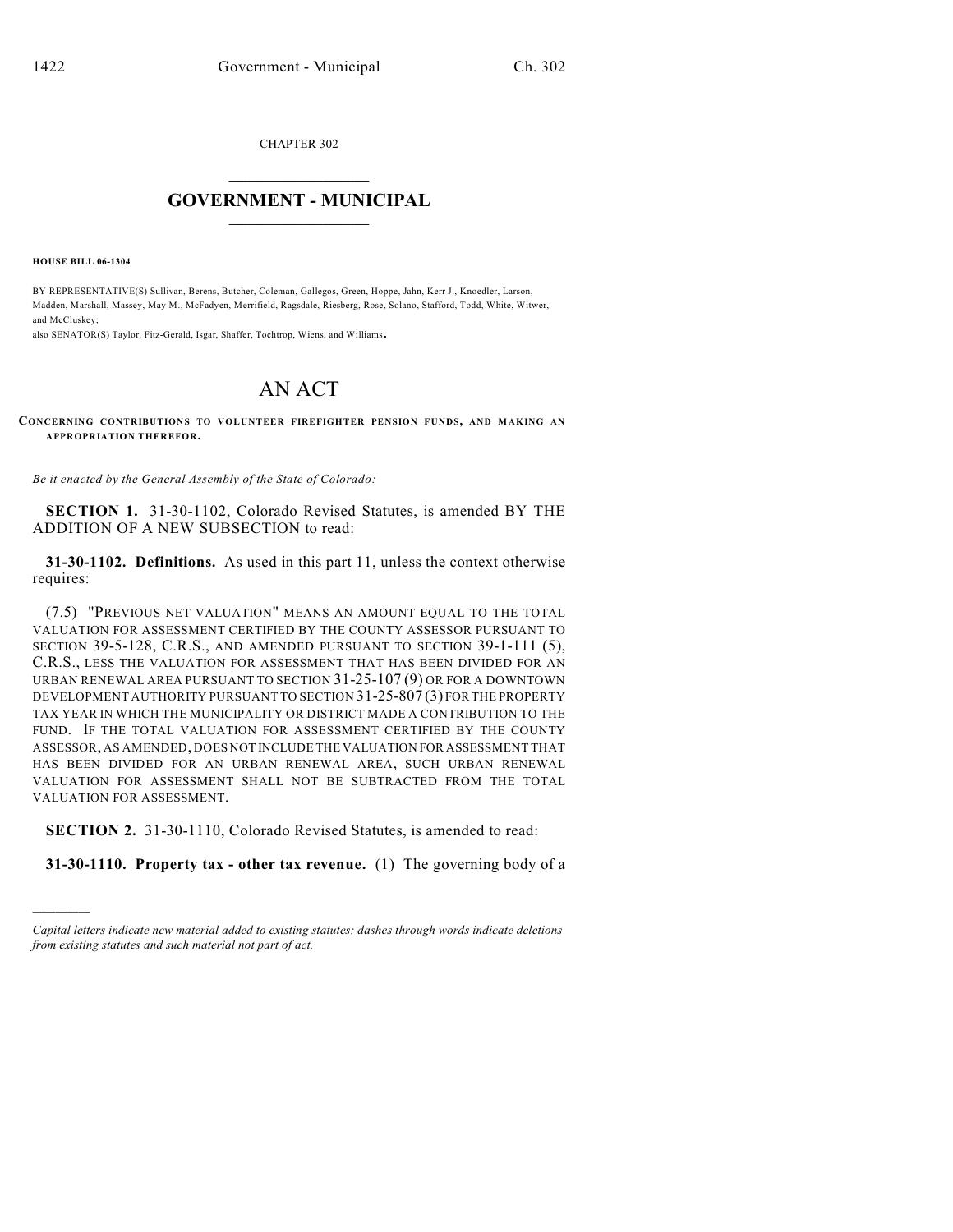municipality with a population of less than one hundred thousand, the board of directors of each fire protection district, or the board of a county improvement district may levy and set apart a tax for each year of not more than one mill on the taxable property in the municipality or district. The governing body or board shall credit CONTRIBUTE the proceeds of this tax, if any, to the municipality's or district's fund. The total tax levied under this section and section 31-30.5-403 (1), if any, for a fire department that has both paid and volunteer firefighters must not exceed one mill on the taxable property in the municipality or district. Any new tax or an increase in the mill levy under this section shall comply with the voter approval requirements under section 20 of article X of the state constitution.

(2) THE GOVERNING BODY OF A MUNICIPALITY WITH A POPULATION OF LESS THAN ONE HUNDRED THOUSAND, THE BOARD OF DIRECTORS OF A FIRE PROTECTION DISTRICT, OR THE BOARD OF A COUNTY IMPROVEMENT DISTRICT MAY CONTRIBUTE THE PROCEEDS OF ANY OTHER TAX THAT THE MUNICIPALITY OR DISTRICT IS AUTHORIZED TO COLLECT TO THE MUNICIPALITY'S OR DISTRICT'S FUND.

**SECTION 3.** The introductory portion to 31-30-1111 (1), Colorado Revised Statutes, is amended to read:

**31-30-1111. Contribution to fund.** (1) In addition to any property tax revenues collected CONTRIBUTED under section 31-30-1110, the fund also consists of any:

**SECTION 4.** 31-30-1112 (2) (a), (2) (b), and (2) (e), Colorado Revised Statutes, are amended to read:

**31-30-1112. State contributions - intent - advisory committee - repeal.** (2) (a) State contributions to any municipality or district must equal ninety percent of all amounts levied, appropriated, and contributed by the municipality or district under section 31-30-1110 in the previous year, but, notwithstanding any other provision of this part 11, the state contribution shall not exceed one-half mill on the current PREVIOUS NET valuation for assessment of the municipality or district assuming one hundred percent collection.

(b) A municipality or district that was levying CONTRIBUTING an amount necessary to pay volunteer firefighter pensions in excess of three hundred dollars per month shall receive state contributions under paragraph (a) of this subsection (2) in an amount not to exceed one-half mill on the current PREVIOUS NET valuation for assessment of the municipality or district assuming one hundred percent collection but based upon the greater of:

(I) The mill levy, appropriation, or contribution that was actuarially required to be levied to pay a pension of three hundred dollars per month in the previous year, as determined by the municipality or district; or

(II) The HIGHEST actual contribution received by the MUNICIPALITY OR district during the calendar  $\frac{\text{year}}{2001}$  YEAR 1998, 1999, 2000, OR 2001, IRRESPECTIVE OF WHETHER THE STATE CONTRIBUTION WAS AUTHORIZED BY LAW AT THE TIME IT WAS MADE. IN THE EVENT OF A CONSOLIDATION OR MERGER OF TWO OR MORE MUNICIPALITIES OR DISTRICTS, THE SUM OF THE HIGHEST ACTUAL CONTRIBUTION RECEIVED BY EACH CONSOLIDATING OR MERGING MUNICIPALITY OR DISTRICT DURING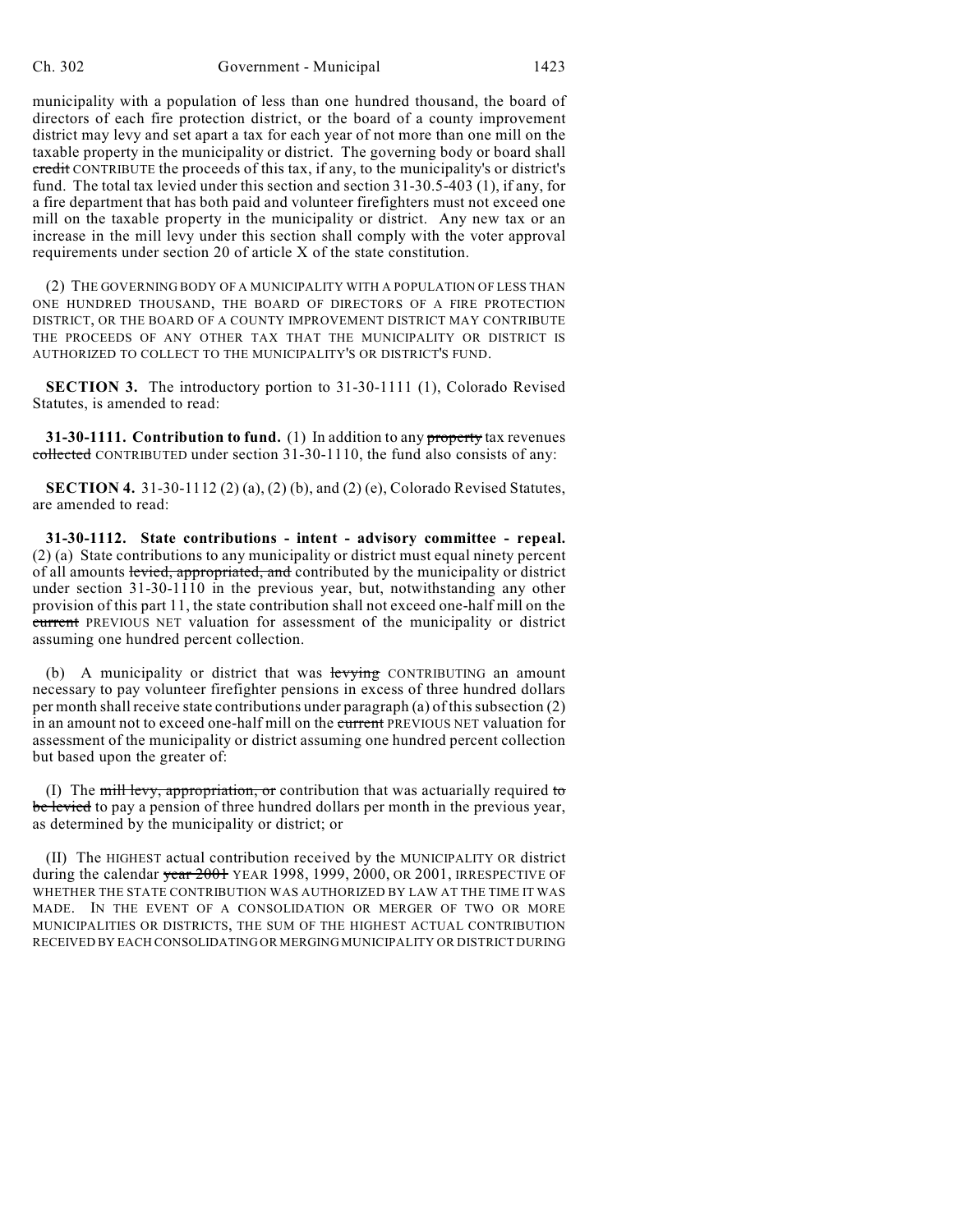THE CALENDAR YEAR 1998, 1999, 2000, OR 2001 SHALL BE THE STATE CONTRIBUTION OF THE SURVIVING CONSOLIDATED OR MERGED ENTITY FOR THE PURPOSES OF THIS SUBPARAGRAPH (II).

(e) In no event shall a municipality or district receive less than one thousand dollars if the municipality or district contributes CONTRIBUTION to its fund a sum IS equal to the proceeds of a levy of OR GREATER THAN one-half mill on the current PREVIOUS NET valuation for assessment of the municipality or district.

**SECTION 5.** Part XII (4) (A) (2) and the affected totals of section 2 of chapter 354, Session Laws of Colorado 2005, as amended by House Bill 06-1224, as further amended by House Bill 06-1385, enacted at the Second Regular Session of the Sixty-fifth General Assembly, are amended to read:

Section 2. **Appropriation.**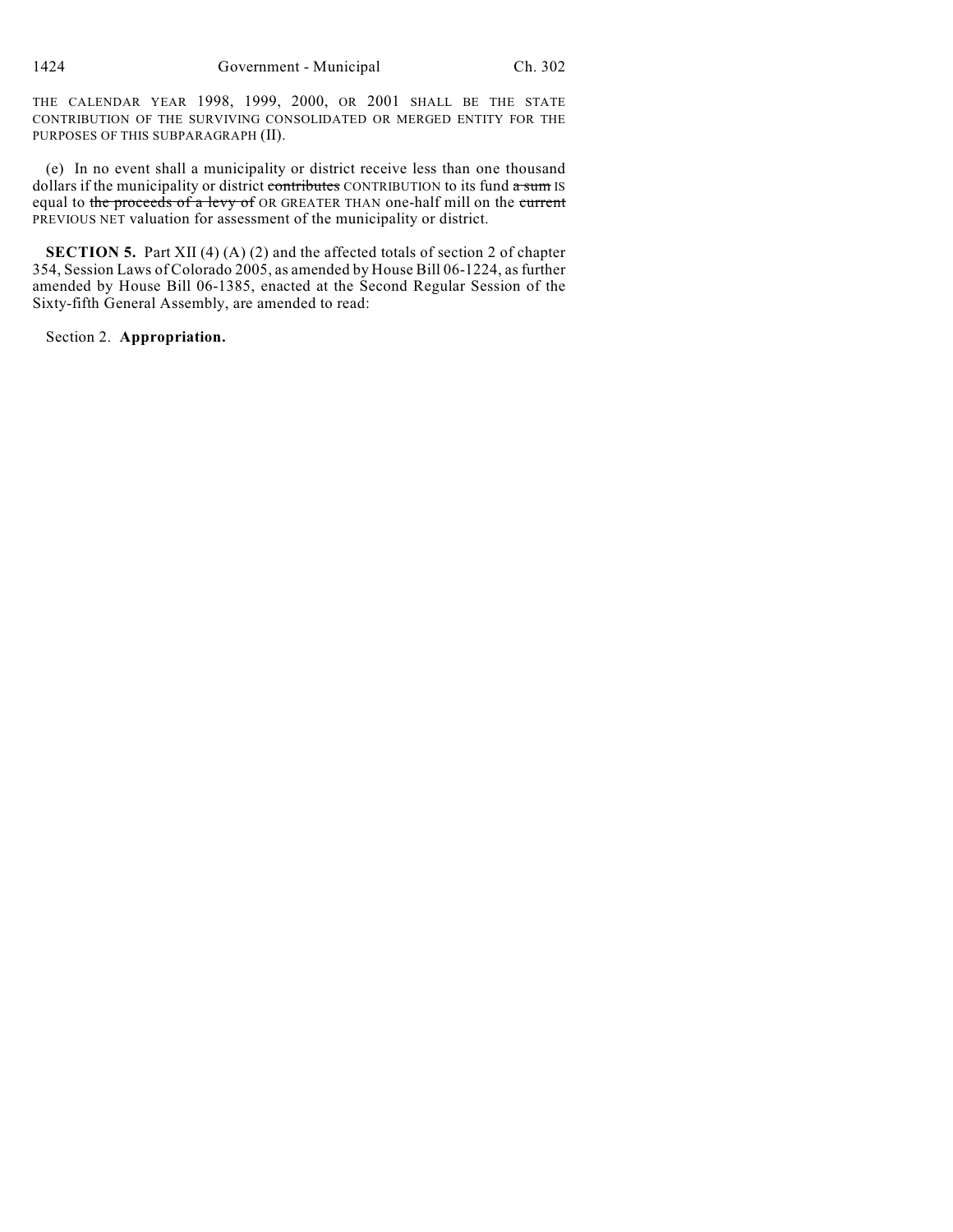|                                             |                           | <b>TOTAL</b> | APPROPRIATION FROM            |                                                |                      |                                       |                                |  |  |
|---------------------------------------------|---------------------------|--------------|-------------------------------|------------------------------------------------|----------------------|---------------------------------------|--------------------------------|--|--|
|                                             | ITEM &<br><b>SUBTOTAL</b> |              | <b>GENERAL</b><br><b>FUND</b> | <b>GENERAL</b><br><b>FUND</b><br><b>EXEMPT</b> | CASH<br><b>FUNDS</b> | CASH<br><b>FUNDS</b><br><b>EXEMPT</b> | <b>FEDERAL</b><br><b>FUNDS</b> |  |  |
|                                             | \$                        | \$           | \$                            | \$                                             | \$                   | $\mathbf S$                           | \$                             |  |  |
|                                             |                           |              |                               | <b>PART XII</b>                                |                      |                                       |                                |  |  |
|                                             |                           |              | DEPARTMENT OF LOCAL AFFAIRS   |                                                |                      |                                       |                                |  |  |
| (4) DIVISION OF LOCAL GOVERNMENT            |                           |              |                               |                                                |                      |                                       |                                |  |  |
| (A) Local Government and Community Services |                           |              |                               |                                                |                      |                                       |                                |  |  |
| (2) Local Government Services               |                           |              |                               |                                                |                      |                                       |                                |  |  |
| Local Utility Management                    |                           |              |                               |                                                |                      |                                       |                                |  |  |
| Assistance                                  | 141,880                   |              |                               |                                                | 141,880 <sup>a</sup> |                                       |                                |  |  |
|                                             |                           |              |                               |                                                | $(2.0$ FTE)          |                                       |                                |  |  |
| <b>Conservation Trust Fund</b>              |                           |              |                               |                                                |                      |                                       |                                |  |  |
| Disbursements                               | 46,500,000                |              |                               |                                                |                      | 46,500,000 <sup>b</sup>               |                                |  |  |
|                                             |                           |              |                               |                                                |                      | $(2.0$ FTE)                           |                                |  |  |
| Volunteer Firefighter                       |                           |              |                               |                                                |                      |                                       |                                |  |  |
| <b>Retirement Plans</b>                     | 3,770,509                 |              | 21,588                        | $3,748,921$ <sup>d</sup>                       |                      |                                       |                                |  |  |
|                                             | 3,792,109                 |              | $43,188^{\circ}$              |                                                |                      |                                       |                                |  |  |
| Volunteer Firefighter                       |                           |              |                               |                                                |                      |                                       |                                |  |  |
| Death and Disability                        |                           |              |                               |                                                |                      |                                       |                                |  |  |
| Insurance                                   | 30,000                    |              |                               | $30,000$ <sup>d</sup>                          |                      |                                       |                                |  |  |
| Ch. 302                                     |                           |              |                               | Government - Municipal                         |                      |                                       | 1425                           |  |  |
|                                             |                           |              |                               |                                                |                      |                                       |                                |  |  |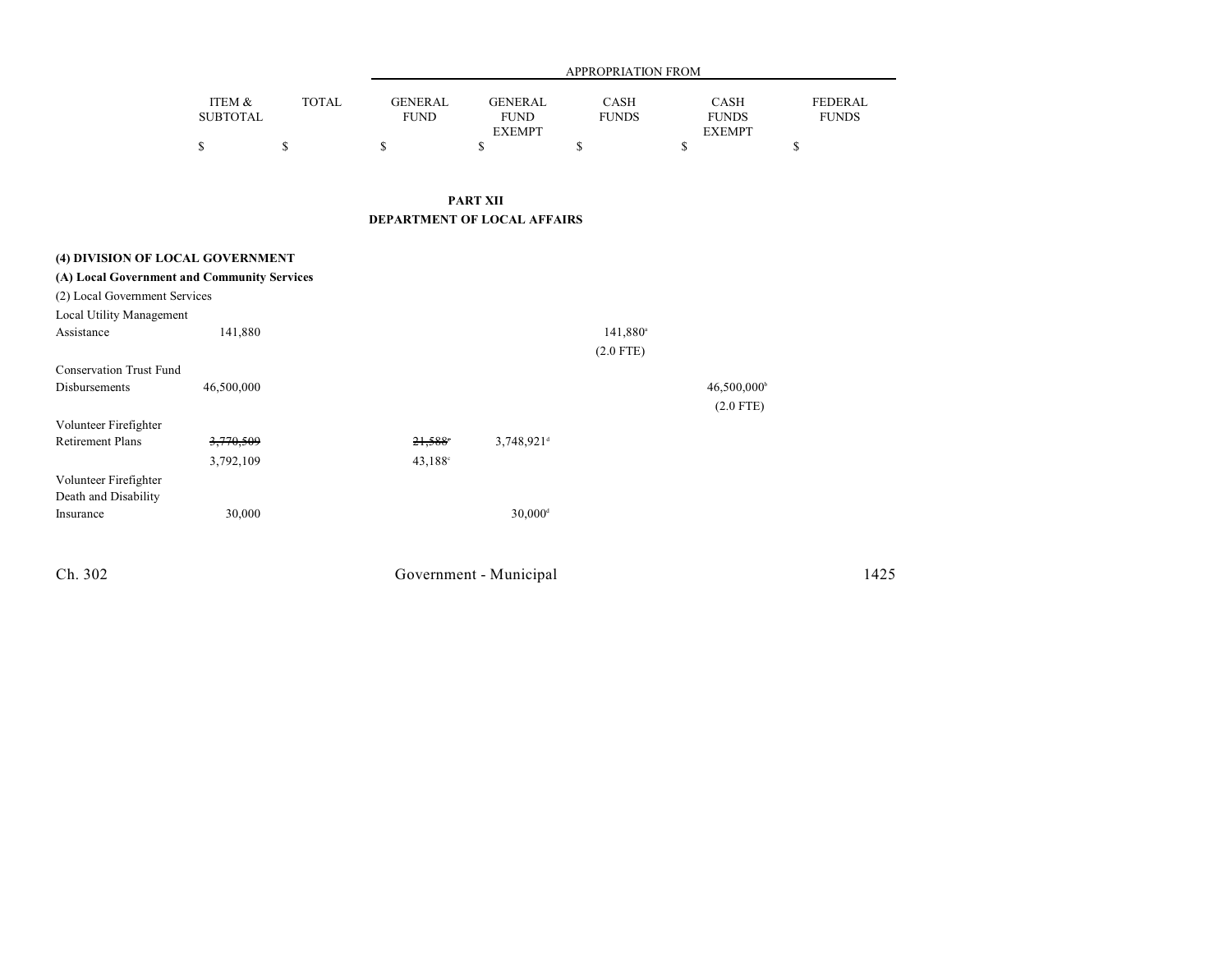## Government - Municipal

| × |  |
|---|--|
|---|--|

|                                                                       |                                    | <b>TOTAL</b> | APPROPRIATION FROM            |                                                |                      |                                       |                         |  |  |
|-----------------------------------------------------------------------|------------------------------------|--------------|-------------------------------|------------------------------------------------|----------------------|---------------------------------------|-------------------------|--|--|
|                                                                       | ITEM &<br><b>SUBTOTAL</b>          |              | <b>GENERAL</b><br><b>FUND</b> | <b>GENERAL</b><br><b>FUND</b><br><b>EXEMPT</b> | CASH<br><b>FUNDS</b> | CASH<br><b>FUNDS</b><br><b>EXEMPT</b> | FEDERAL<br><b>FUNDS</b> |  |  |
|                                                                       | \$                                 | \$           | \$                            | ъ                                              | \$                   | ъ                                     | \$                      |  |  |
| <b>Environmental Protection</b><br>Agency Water/Sewer File<br>Project | 50,000<br>50,492,389<br>50,513,989 |              |                               |                                                |                      |                                       | 50,000<br>$(0.5$ FTE)   |  |  |

<sup>a</sup> This amount shall be from the Colorado Water Resources and Power Development Authority pursuant to Section 37-95-107.6, C.R.S.

<sup>b</sup> This amount shall be from the net lottery proceeds pursuant to Section 33-60-104 (1) (a), C.R.S.

 This amount is included for purposes of complying with the limitation on state fiscal year spending imposed by Article X, Section 20 of the State Constitution. This <sup>c</sup> amount is continuously appropriated by a permanent statute or constitutional provision and is not subject to the limitation on General Fund appropriations as set forth in Section 24-75-201.1, C.R.S.

<sup>d</sup> These amounts shall be from the General Fund Exempt Account created in Section 24-77-103.6 (2), C.R.S. These amounts are included as information for purposes of complying with the limitation on state fiscal year spending imposed by Article X, Section 20, of the State Constitution. As these amounts are continuously appropriated by a permanent statute or constitutional provision, they are not subject to the limitation on General Fund appropriations as set forth in Section 24-75-201.1, C.R.S.

> 184,617,577 184,639,177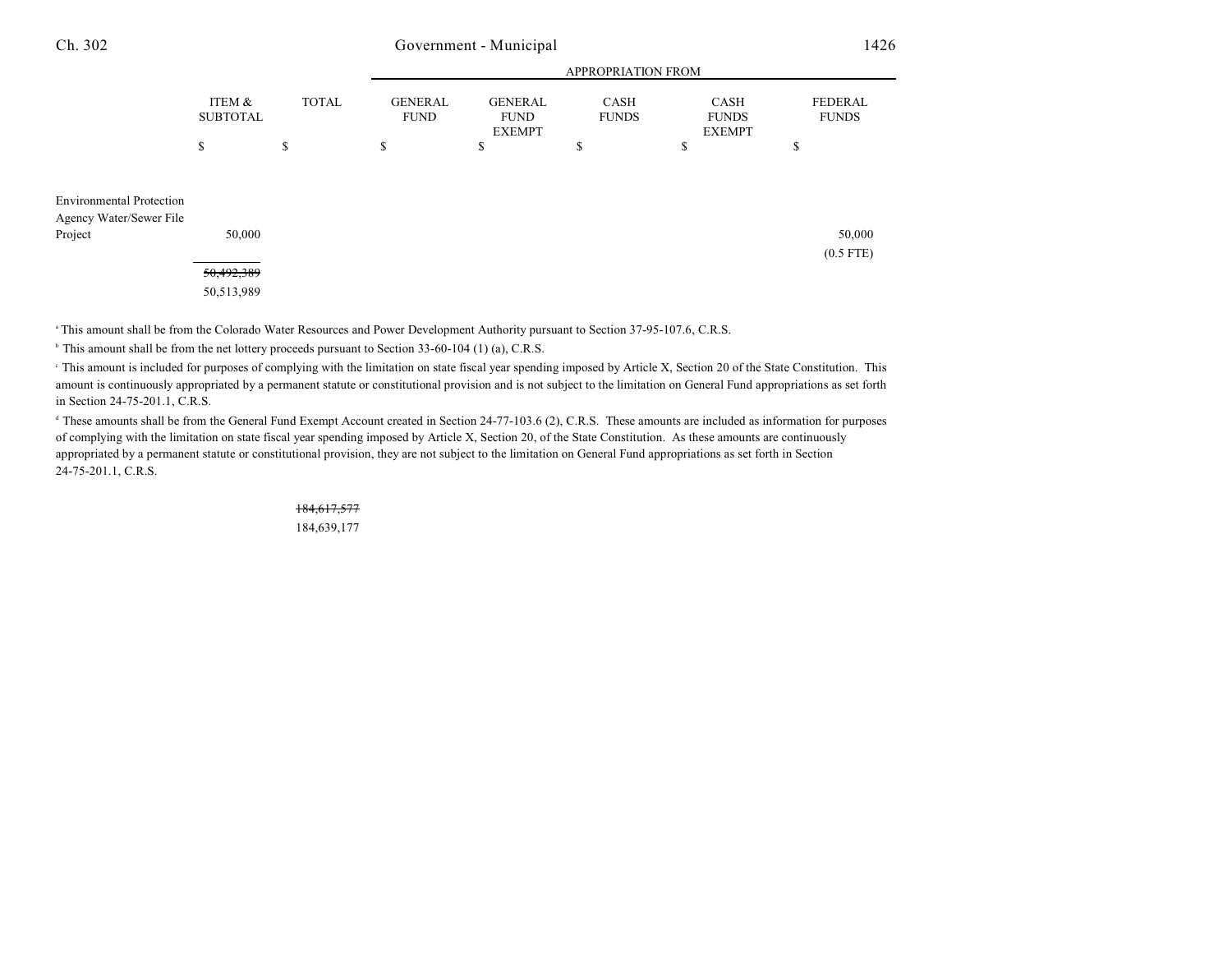| <b>TOTALS PART XII</b>          |               |                          |                |              |                             |              |
|---------------------------------|---------------|--------------------------|----------------|--------------|-----------------------------|--------------|
| (LOCAL AFFAIRS) <sup>4, 5</sup> | \$219,918,266 | <del>\$4.877.947</del> * | $$3.778.921$ ° | \$25,776,405 | $$100.171.655$ <sup>b</sup> | \$85,313,338 |
|                                 | \$219,939,866 | \$4,899,547 <sup>a</sup> |                |              |                             |              |

<sup>a</sup> Of this amount, \$21,588 \$43,188 is included as information for purposes of complying with the limitation on state fiscal year spending imposed by Article X, Section 20 of the State Constitution. As this amount is continuously appropriated by a permanent statute or constitutional provision, it is not subject to the limitation on General Fund appropriations as set forth in Section 24-75-201.1, C.R.S.

 $\circ$  Of this amount, \$5,220,023 contains a (T) notation.

<sup>e</sup> This amount shall be from the General Fund Exempt Account created in Section 24-77-103.6 (2), C.R.S. This amount is included as information for purposes of complying with the limitation on state fiscal year spending imposed by Article X, Section 20, of the State Constitution. As this amount is continuously appropriated by a permanent statute or constitutional provision, it is not subject to the limitation on General Fund appropriations as set forth in Section 24-75-201.1, C.R.S.

Ch. 302 Government - Municipal 1427